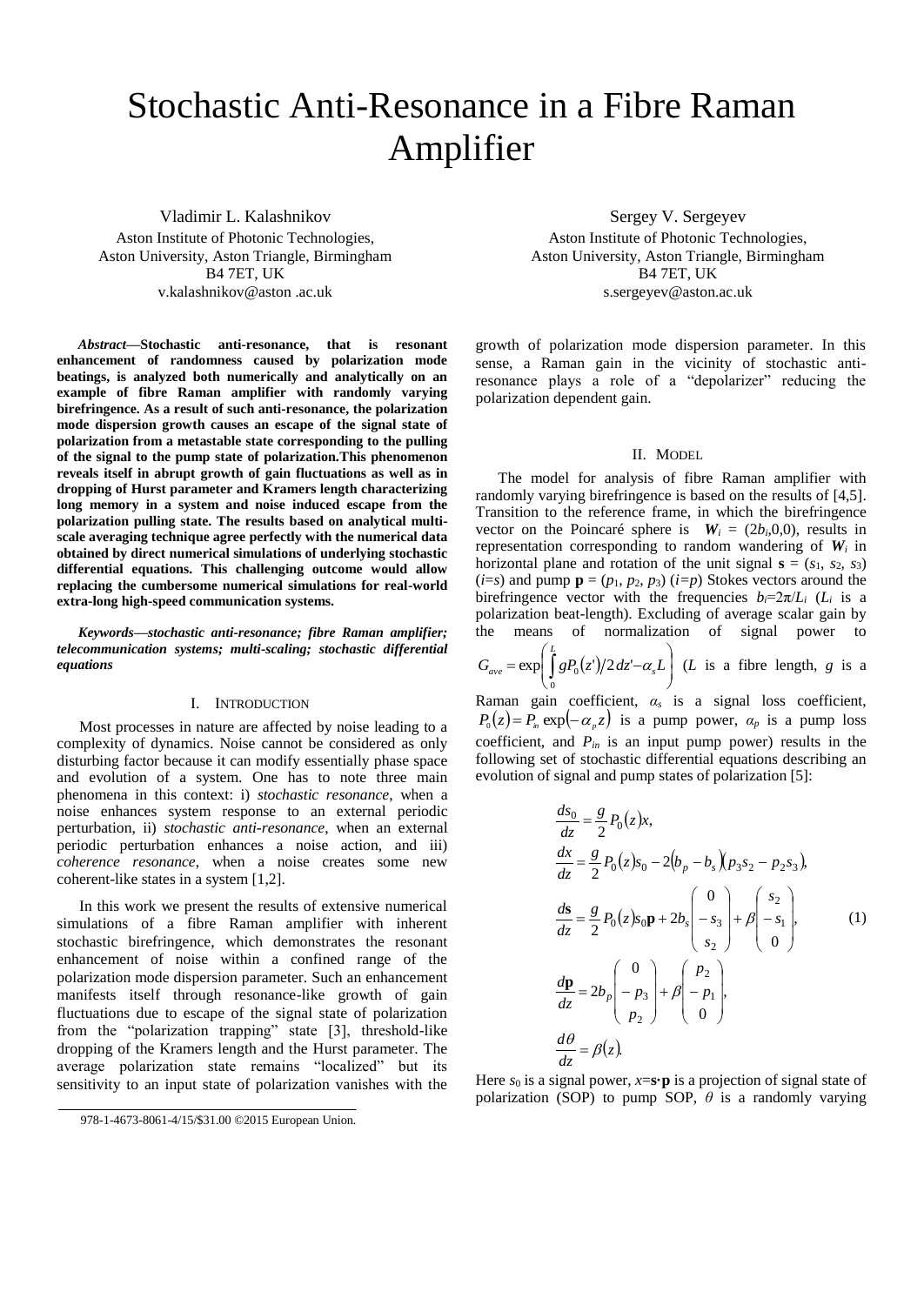angle between *W* and *X*-axis of the Poincaré sphere. In the frameworks of fixed modulus model of random birefringence, the noise source  $\beta(z)$  can be treated as a Wiener process with

$$
\langle \beta(z) \rangle = 0, \langle \beta(z), \beta(z') \rangle = \sigma^2 \delta(z - z'), \tag{2}
$$

where  $\langle ... \rangle$  means averaging over *z*, and  $\sigma^2 = 1/L_c$  (*L<sub>c</sub>* is a birefringence correlation length).

#### III. STOCHASTIC ANTI-RESONANCE

Stochastic differential equations (1,2) were solved by direct numerical simulations as well as by applying the analytical multi-scale averaging procedure taking into account scales of both regular and random birefringence [5-7]. The dependences of normalized average gain coefficient  $G$  = 10log( $\langle s_0(L) \rangle / s_0(0)$ ) and dispersion of its fluctuations  $\sigma_G = \sqrt{\langle s_0^2(L) \rangle / \langle s_0(L) \rangle^2 - 1}$  on the polarization mode dispersion parameter *D<sup>p</sup>* [8] are shown in Figure 1. The numerical averaging was performed over ensemble of 100 independent stochastic trajectories.



Figure 1. Dependencies of numerical (solid curves) and analytical (dashed curves) averaged gain  $\langle G \rangle$  (black) and its dispersion  $\sigma_G$ (red) on the PMD parameter  $D_p$ . The initial SOPs are  $\mathbf{s} = (1,0,0)$ ,  $\mathbf{p} =$ (1,0,0), *s0*=10 mW, *Pin*=1 W.

Figure 1 demonstrates a perfect agreement between the results of analytical multi-scale averaging technique and the direct numerical simulations of Equations (1,2). Thus, cumbersome numerical simulations of long high-speed telecommunication lines can be replaced by comparatively simple analytical methods.

Figure 1 demonstrates an asymptotical behaviour of averaged gain for large and small PMDs. The maximal gain for  $D_p \rightarrow 0$  ( $L_i \gg L_c$ ) and the minimum dispersions correspond to the Manakov's limit [3] when a single averaging scale coincides with *Lc*: 000

$$
\frac{d\mathbf{S}}{dz} = \frac{g}{2} \left( \mathbf{P}|\mathbf{S}| + |\mathbf{P}|\mathbf{S} \right) - \alpha_s \mathbf{S} + \left( b_s - b_p \right) \exp \left( -2\sigma^2 z \right) \begin{pmatrix} 0 \\ -S_3 \\ S_2 \end{pmatrix}, \quad \begin{array}{c} \mathbf{B} \\ \mathbf{C} \\ \mathbf{S} \end{array}
$$

$$
\frac{d\mathbf{P}}{dz} = -\frac{g\omega_p}{2\omega_s} \left( \mathbf{P}|\mathbf{S}| + |\mathbf{P}|\mathbf{S} \right) - \alpha_p \mathbf{P},\tag{2}
$$

where the pump depletion is taken into account,  $\omega_p$  and  $\omega_s$  are the pump and signal frequencies, respectively [9]. In this limit, a fibre behaves like an isotropic medium and the gain is defined by polarization pulling caused by attraction of the signal SOP to the pump SOP (i.e.,  $\langle x \rangle \rightarrow 1$ ) [3]. Such a phenomenon can be described as a trapping of randomly fluctuating particle in a potential well (Figure 2).



Figure 2. Potential well ΔU created by polarization pulling and modulated by birefringence with the period T defined by beatlength. Fluctuations of SOP caused by random birefringence are characterized by the relaxation length *τ<sup>i</sup>* and by the escape rate *r=*1*/ τ<sup>k</sup>* (*τ<sup>k</sup>* is a Kramers length).

Large PMDs  $(L \ll L_c)$  result in minimum gain and dispersion (Figure 1) as the pump and signal SOPs are almost decorrelated due to fast polarization beatings (i.e.,  $\langle x \rangle \rightarrow 0$ ).  $\sim$  A "particle" is out potential well that is it escapes from the polarization pulling state (Figure 2). A fibre resembles the polarization maintaining one with rare "kicks" induced by random birefringence. Raman gain is defined by averaged pump SOP and is close to the scalar gain *Gave* [3].

**P** fried modulus and of random space  $\hat{p}$ ,  $\hat{p} = -\frac{1}{2}$ ,  $\hat{p} = -\frac{1}{2}$ ,  $\hat{p} = \frac{1}{2}$ ,  $\hat{p} = \frac{1}{2}$ ,  $\hat{p} = \frac{1}{2}$ ,  $\hat{p} = \frac{1}{2}$ ,  $\hat{p} = \frac{1}{2}$ ,  $\hat{p} = \frac{1}{2}$ ,  $\hat{p} = \frac{1}{2}$ ,  $\hat{p} = \frac{1}{2}$ ,  $\$ The most interesting phenomenon appears in the intermedium region of  $D_p \approx 10^{-2} \div 10^{-1}$  ps/km<sup>1/2</sup>. The gain fluctuations (Figure 1) and the rate of escape from potential well increase abruptly [4,6]. The last corresponds to the threshold-like drop of the Kramers length [10] in Figure 3. Simultaneously, the Hurst parameter characterizing a longscale memory in a system [11] decreases from 1 (persistent statistics) for small PMDs and approaches the Brownian limit of *H*=1/2 (Figure 3). This noise-induced intensification of escape from metastable (polarization pulling) state [12] can be interpreted as a *stochastic anti-resonance*. The noise enhancement distinguishes this phenomenon from the stochastic resonance for which the relative intensity noise is suppressed [1,2]. Nevertheless, there is no complete chaotization in the case of stochastic anti-resonance because the Hurst parameter  $0.9>H > 1/2$  (Figure 3) that is it remains in the region of persistent statistic.

#### **CONCLUSION**

It was shown both numerically and analytically, that a fibre Raman amplifier with randomly varying birefringence demonstrates a resonant-like enhancement of gain fluctuations within diapason of PMDs corresponding to modern telecommunication systems. Such an enhancement can be